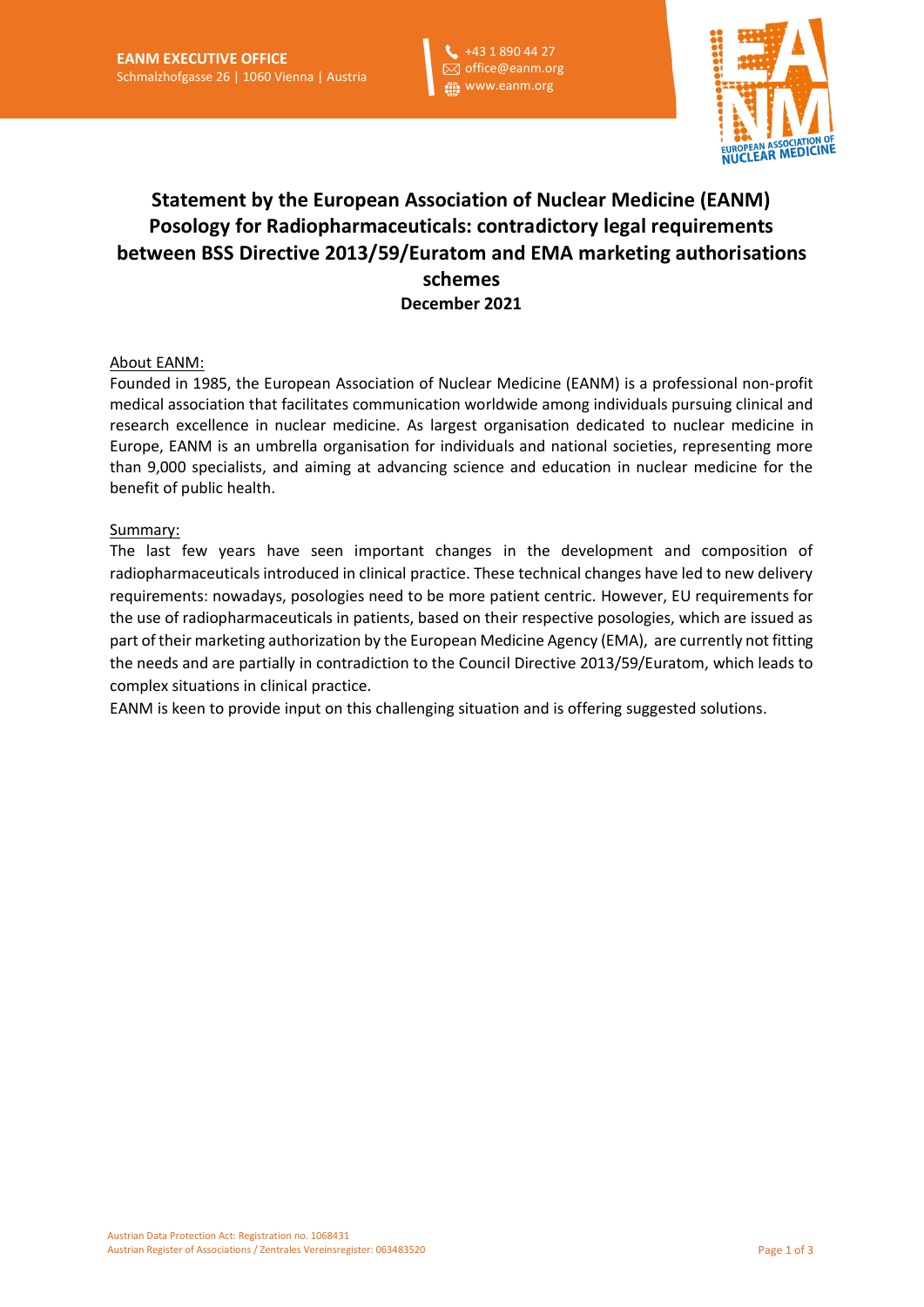+43 1 890 44 27 office@eanm.org www.eanm.org



In the near future, the new developed therapeutic radiopharmaceuticals will very likely need a patientspecifically tailoring of the activities to administer such that the absorbed dose limits for normal organs and tissues are considered while achieving high absorbed doses for the treatment target.

## Individually planned doses within EURATOM Directive: the ways forwards

**While the Article 56 of the Council Directive 2013/59/Euratom, the European Basic Safety Standard Directive, states that** *"For all medical exposure of patients for radiotherapeutic purposes, exposures of target volumes shall be individually planned and their delivery appropriately verified taking into account that doses to non-target volumes and tissues shall be as low as reasonably achievable and consistent with the intended radiotherapeutic purpose of the exposure*", a 2015 European survey on radionuclide therapies showed that the implementation of individual dose planning was far from being optimal across the European Union. Compliance with the BSS Directive would mean personalised doses for radiopharmaceuticals for each patient. However, in daily practice, the implementation of such directive is complicated due to lack of financial resources, lack of infrastructure, lack of dosimetry tools as well as lack of training for healthcare professionals. In this respect, EANM has published guidance on compliance with the BBS directive.

## EMA fixed posology schemes

However, the BSS directive is not aligned with the EMA suggested posologies for therapeutic radiopharmaceuticals. Indeed, EMA marketing authorizations for radiopharmaceuticals follow traditional posology schemes, mainly following the posologies of chemotherapies. Such an approach is not fitting the needs of radiopharmaceuticals, for which dosing need to be patient centric. Most radiopharmaceuticals are administered either as a one-time administration with the option of later retreatment or in several repeated cycles. For EMA-approved package inserts, the dosing often follows a fixed activity scheme, sometimes stratified according to body weight; however, patient-specific dosimetry or post-therapeutic verification of the absorbed doses is mostly not part of the posology.

Furthermore, the posologies issued by regulatory agencies for recently authorized radiopharmaceuticals provide only very general data on absorbed doses, very often obtained from few subjects during phase I or, sometimes, phase II of clinical trials. These values are mean values and show a high inter-patient variability.

There are several consequences of administering radiopharmaceuticals for therapy purposes according to fixed posologies, and not based on patient centric dosimetry. First, the treatment with radiopharmaceuticals is subject to the optimization principle as it applies ionizing radiation. However, it is acknowledged that patient throughput might be increased or access to treatment might become easier for a fixed activity dosing scheme. Secondly, the administration of radiopharmaceutical following the EMA posology puts the responsibility of the treatment to the drug company and not to the treating physician.

#### How to reconcile these conflicting regulations?

These contradictory applications between EMA and EURATOM are making the delivery of radiopharmaceuticals to patients very complex. In this respect, EANM would welcome a **reconciliation between these differing requirements.**